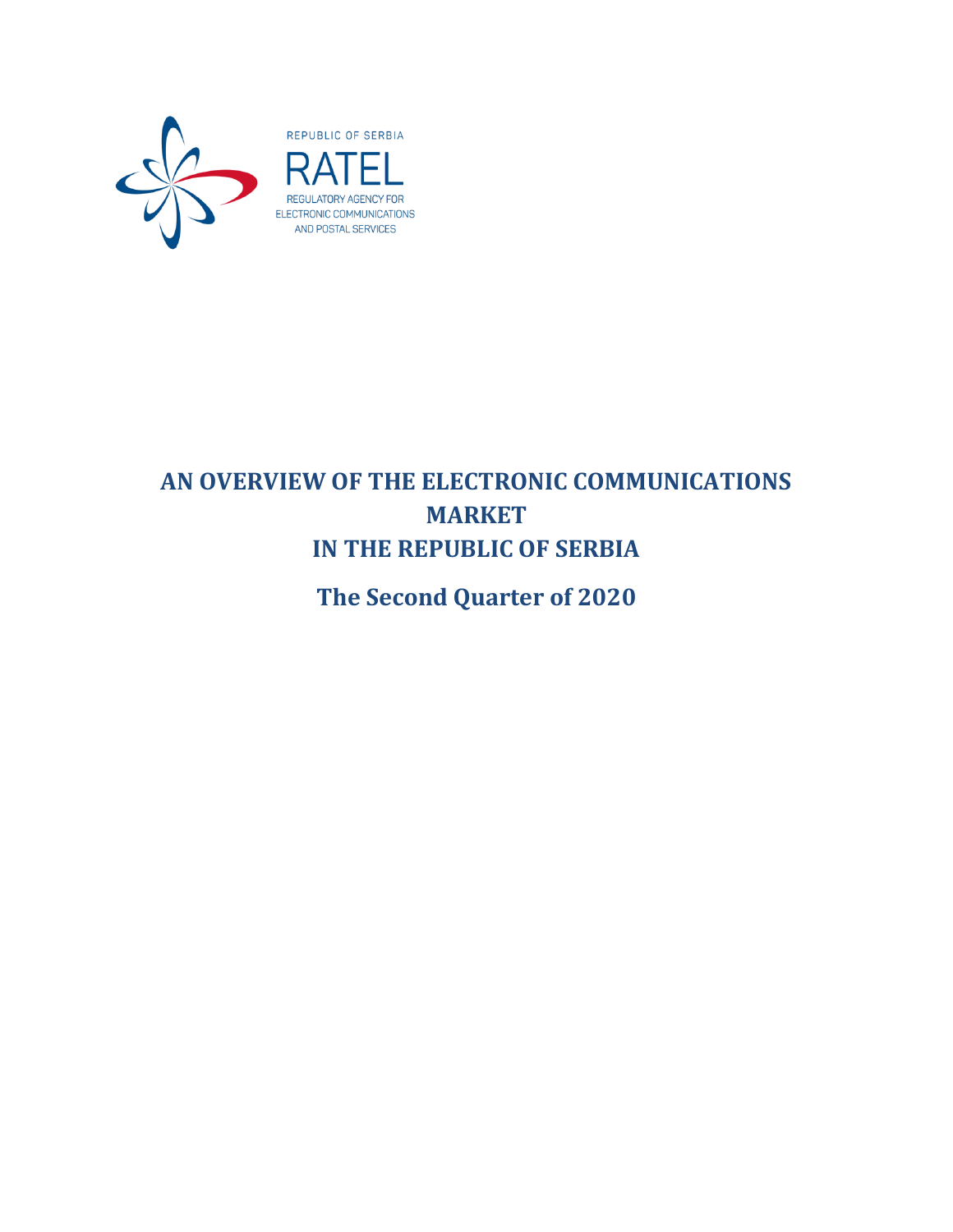The Overview presents the data for the second quarter of 2020 along with comparative data for the three previous quarters.

The presented data reflect the overall market status for each given quarter, including the actual quarterly data for the leading electronic communications operators in the Republic of Serbia, whereas the data for the rest of the market were estimated based on the data for 2019 collected in the annual questionnaires. Therefore, the total quarterly report may show discrepancies with respect to the data collected in the regular annual questionnaires. The Agency shall not be held responsible for the correctness of the data submitted by the operators in the quarterly and annual questionnaires.

Quarterly electronic communications market indicators referring to fixed telephony include the data on the operators that make up over 98% of the market, in terms of the number of subscribers. The data on the market situation include CDMA subscribers and the effectuated traffic.

Quarterly electronic communications market indicators referring to mobile telephony include the data on three mobile operators and, as of Q1 2019, the Agency also collects data on virtual mobile operators.

Quarterly electronic communications market indicators referring to Internet services include the data for the leading operators that make up approximately 90% of the market, in terms of the number of subscribers, whereas the data for the remaining 10% of the market were estimated based on the data for 2019 collected in the annual questionnaires.

Quarterly electronic communications market indicators referring to media content distribution include the data for the leading operators that make up approximately 91% of the market, in terms of the number of subscribers, whereas the data for the remaining 9% of the market were estimated based on the data for 2019 collected in the annual questionnaires.

Quarterly electronic communications market indicators referring to bundled services include the data for the leading operators that make up approximately 95% of the market, whereas the data for the remaining 5% of the market were estimated based on the data for 2019 collected in the annual questionnaires.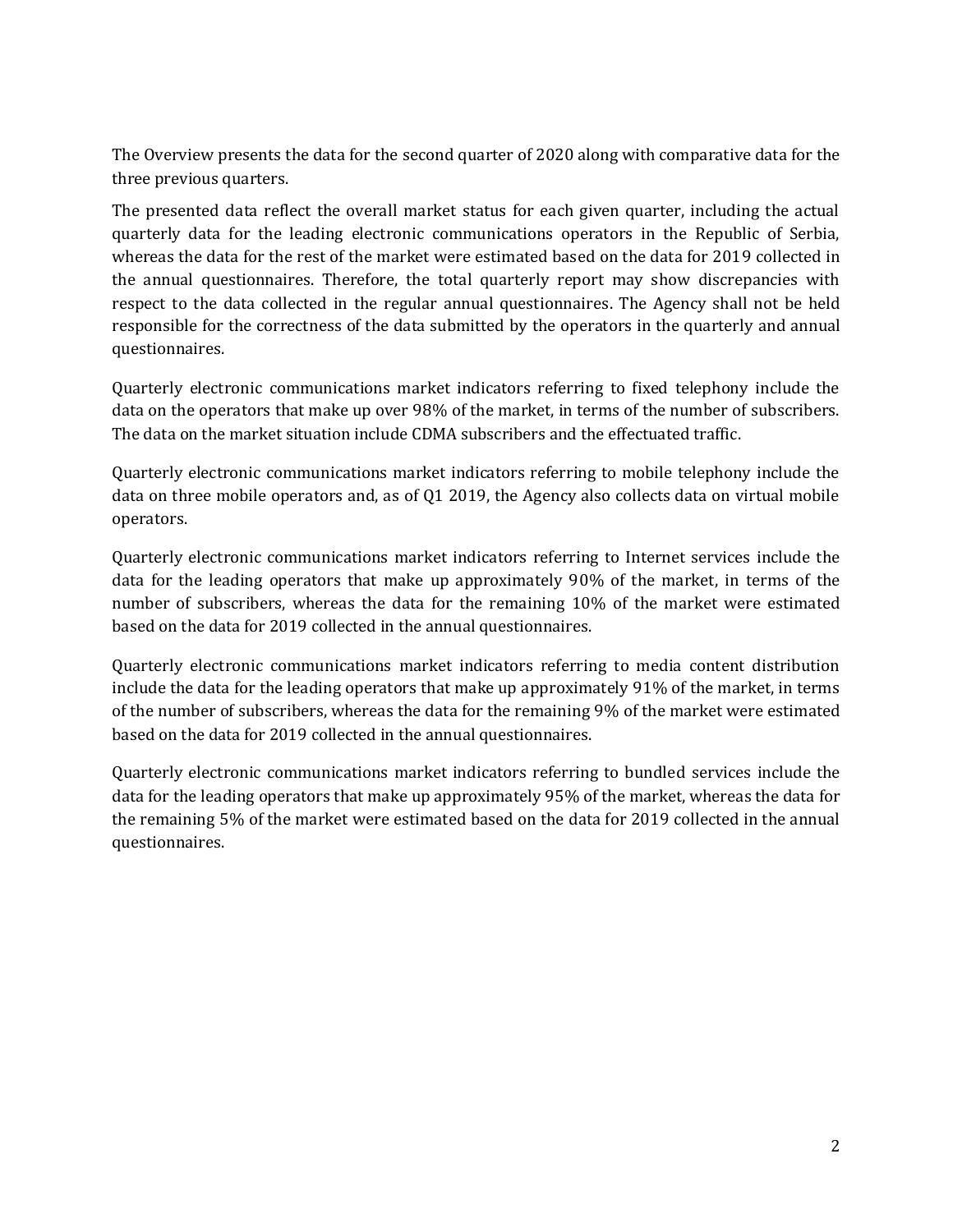## **Public Fixed Telecommunications Networks and Services**

The number of fixed telephony subscribers in Q2 2020 remained unchanged, whereas the generated traffic has slightly increased, compared to the previous quarter. Approximately 2.42 million fixed telephony subscribers generated approximately 860 million minutes of traffic in the last observed quarter, which means that a fixed telephony subscriber on average spent 3.9 minutes a day on calls.



#### **Total fixed telephony traffic (in billion minutes)**

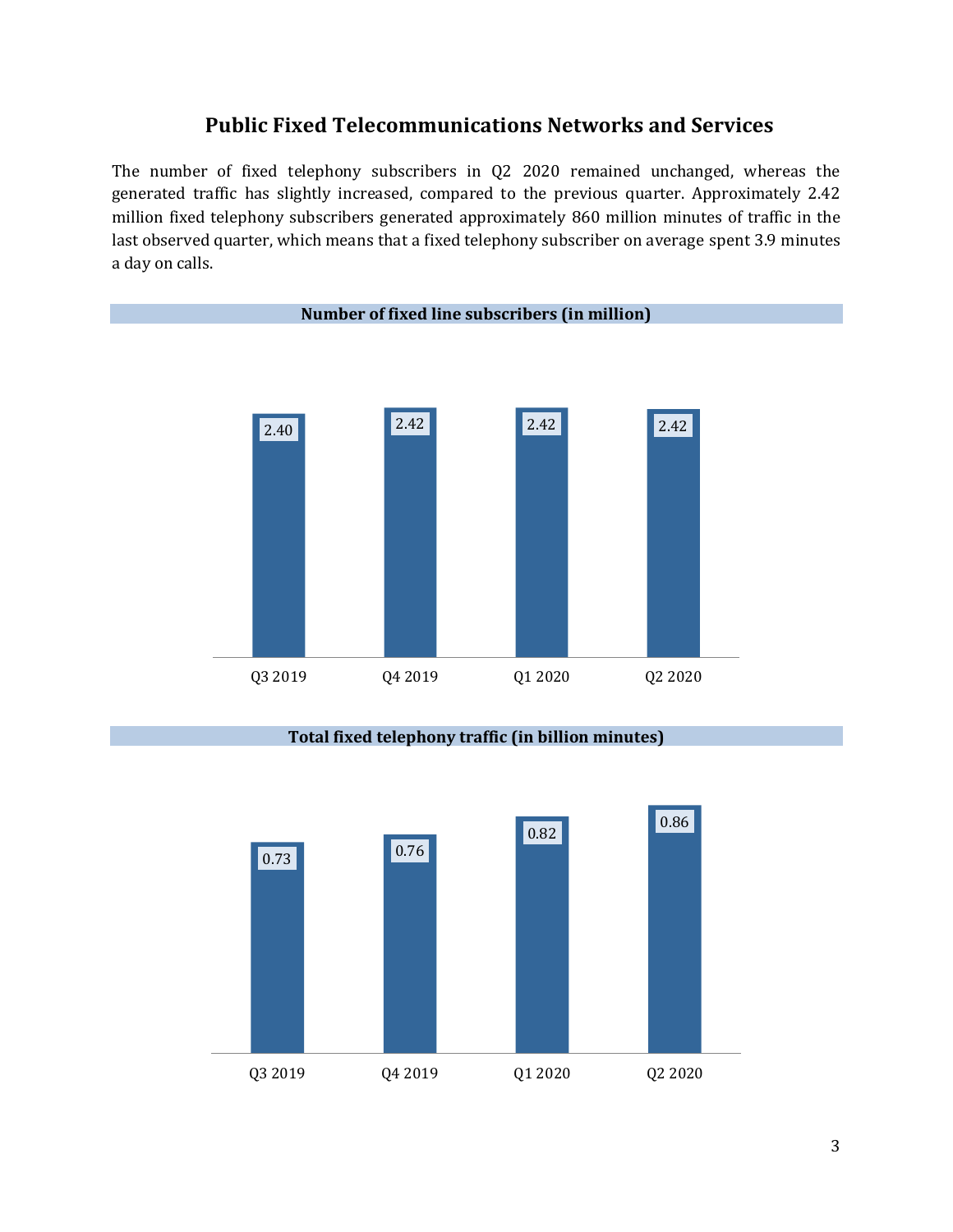The subscriber structure has not changed over the observed quarters: natural persons i.e. private users remain to account for 88% of the fixed telephony subscribers in Q2 2020. In all observed quarters, the largest share of the fixed telephony traffic is accounted for by the national traffic, with 95% in Q2 2020.



The outgoing calls from fixed network are mostly directed towards other fixed networks, while the international traffic is dominated by incoming calls.



**Structure of national and international traffic in fixed telephony**



#### **International traffic**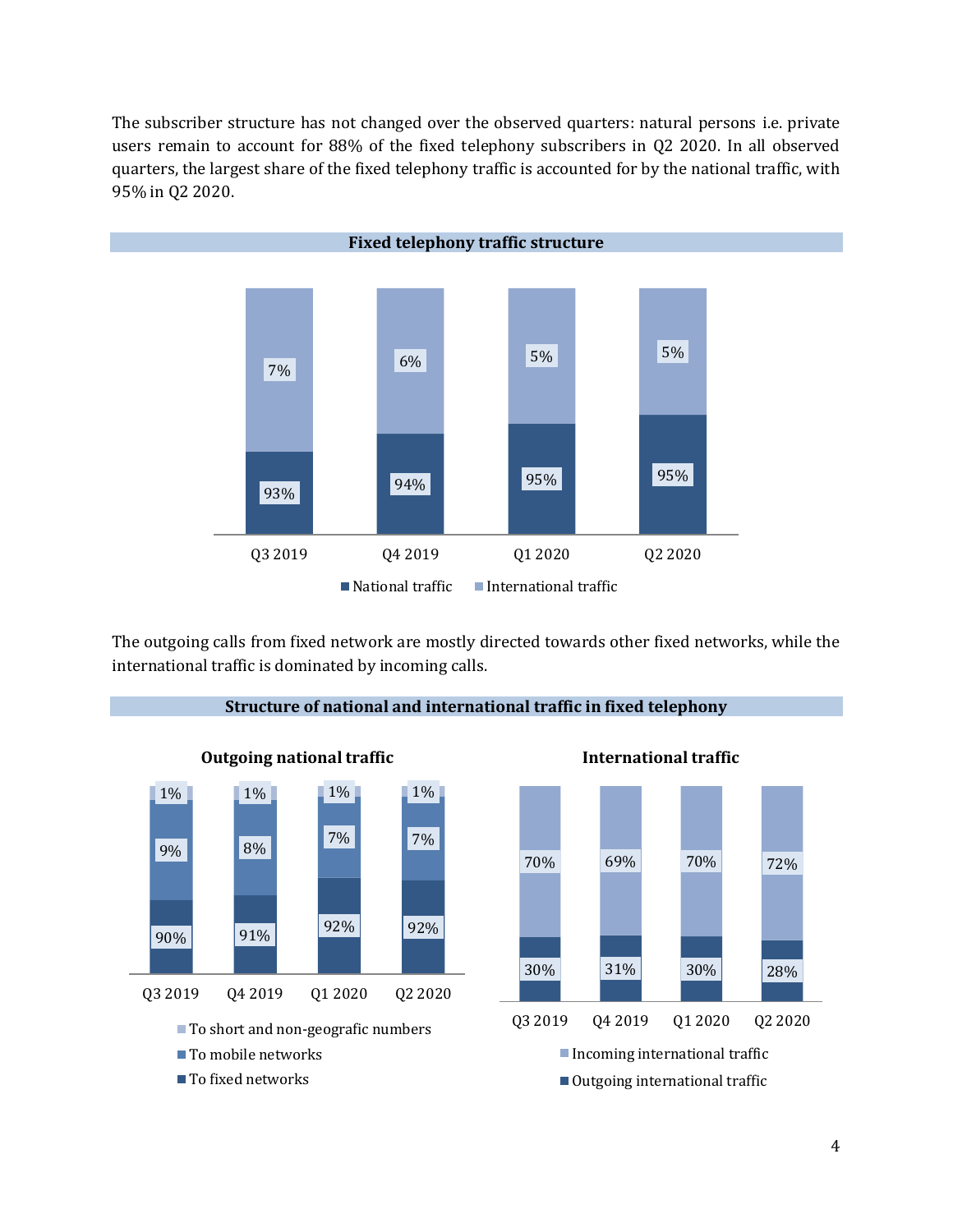Below is shown the leading operators' market share in terms of the number of subscribers in Q2 2020.



The number of portings in the second quarter of 2020 was approximately 5.9 thousand (almost 2 thousand a month), showing a decrease compared to the previous quarter.

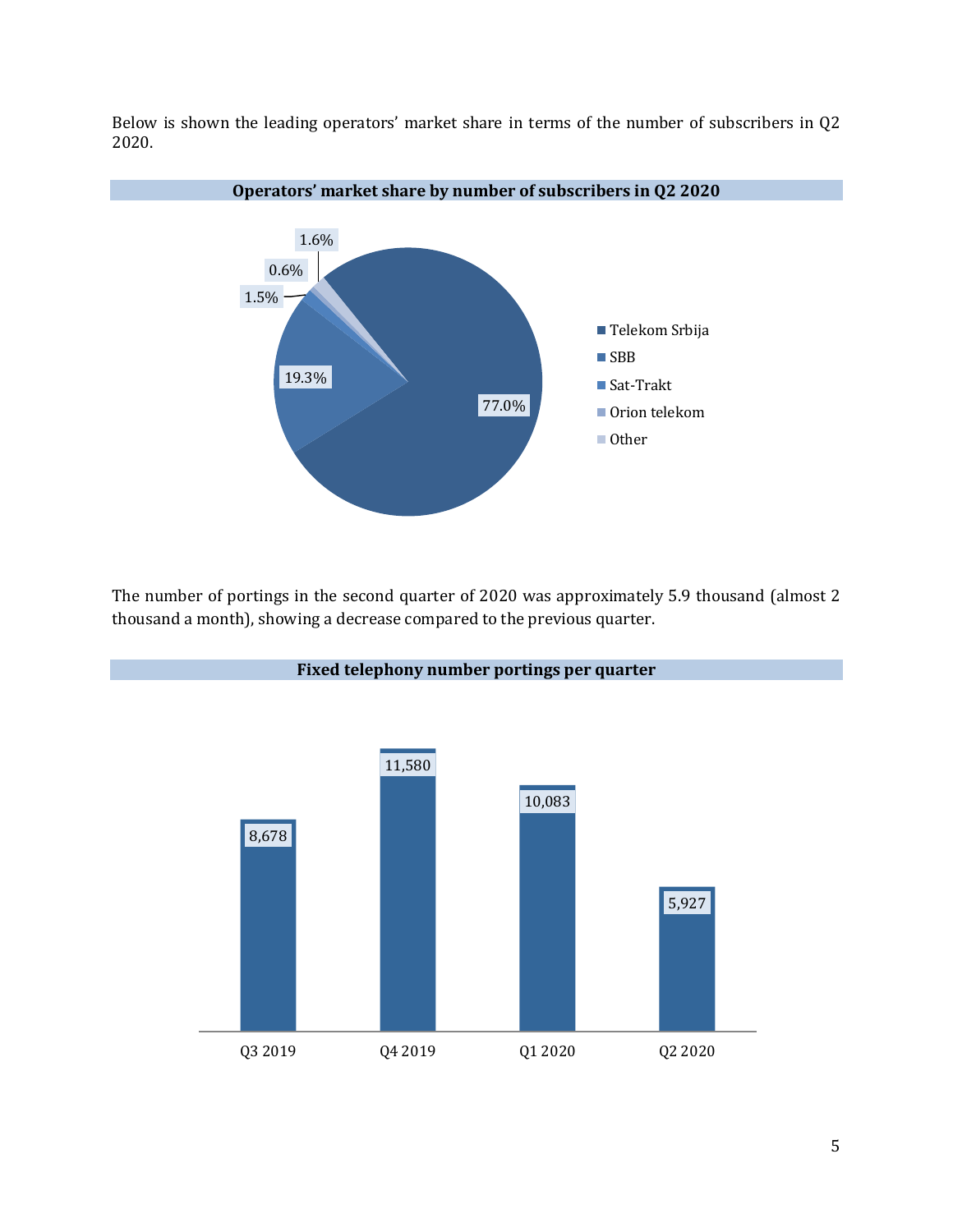#### **Public Mobile Telecommunications Networks and Services**

In Q2 2020, there were approximately 8.1 million active mobile telephony subscribers that generated approximately 5.5 billion minutes of national and international traffic and sent around 1.2 billion SMS messages. On average, in Q2 2020, a mobile user spent 7.4 minutes a day on calls and sent 1.6 text messages. On the mobile networks market, there has been a decrease in the number of active mobile telephony subscribers in Q2 2020, namely by almost 3% compared to the previous quarter.



In Q2 2020, the effectuated voice traffic in mobile networks has increased, whereas the SMS traffic dropped in comparison to Q1 2020.

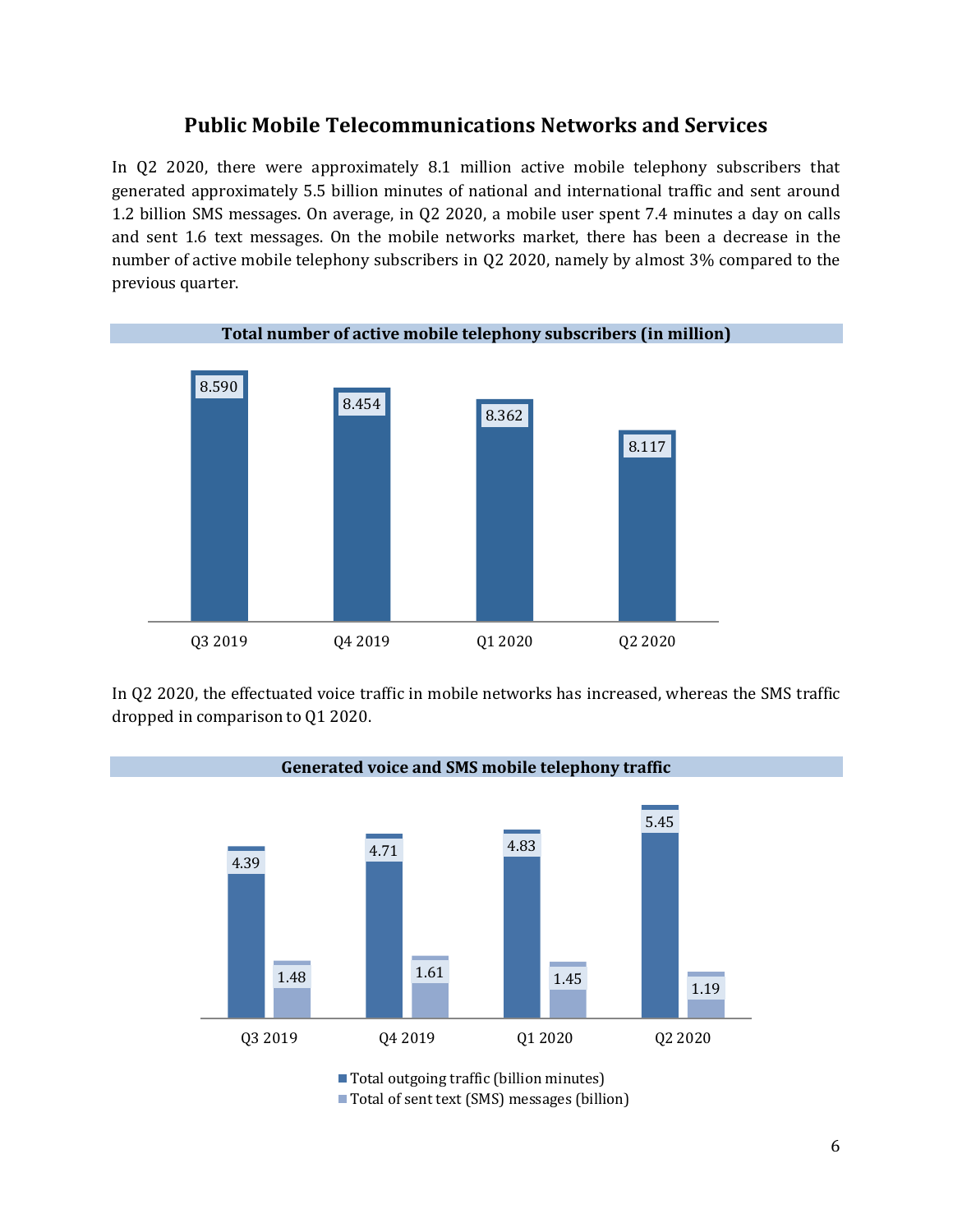



The majority of postpaid subscribers are natural persons, accounting for around 74%, much the same as in other observed quarters.

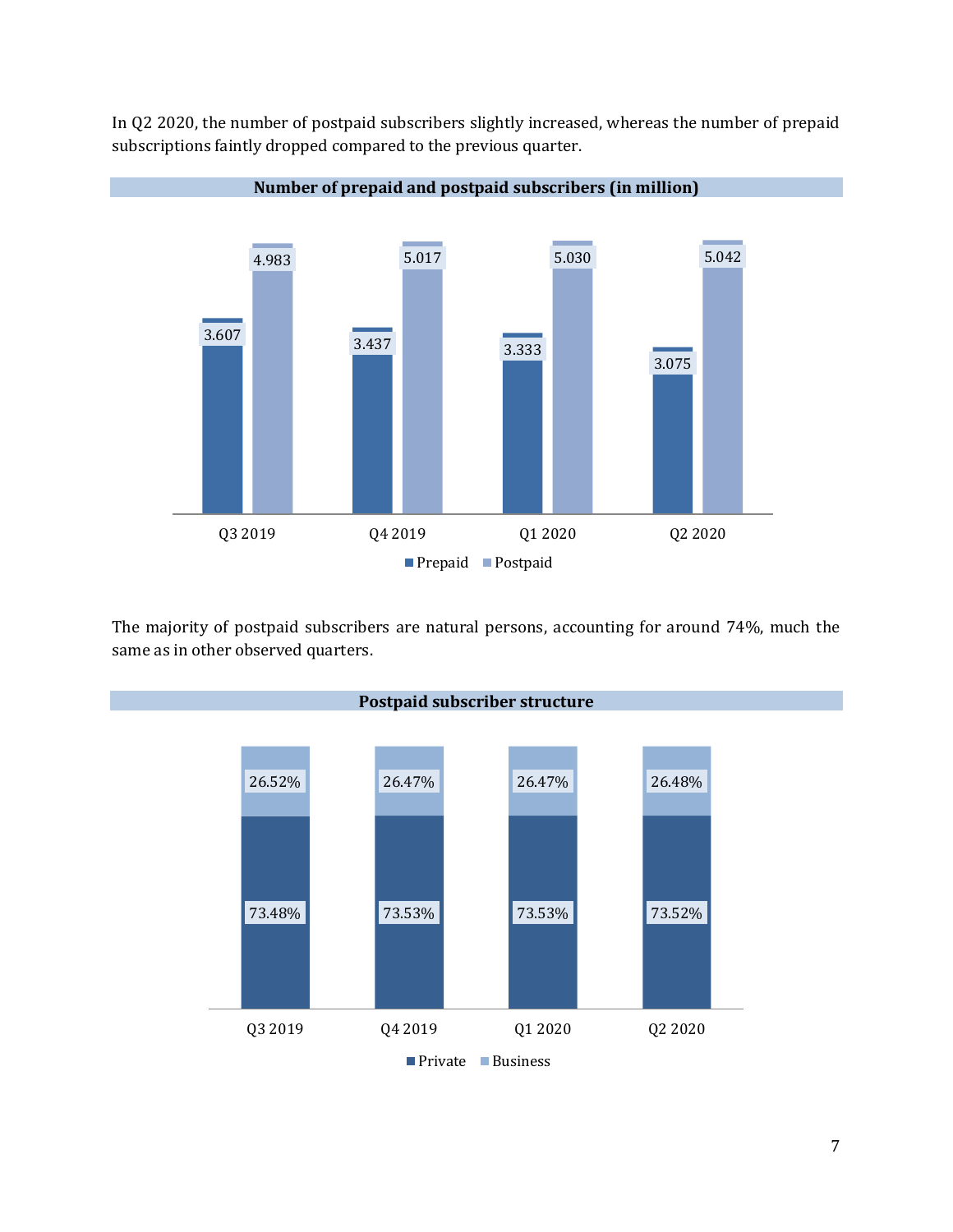Most of the outgoing traffic in Q2 2020 has been generated within the same mobile network (54%). As for the roaming, the subscribers of foreign networks generated more traffic than the subscribers of national networks abroad.



There have not been any significant changes in market shares in terms of the number of users, compared with the previous quarter.

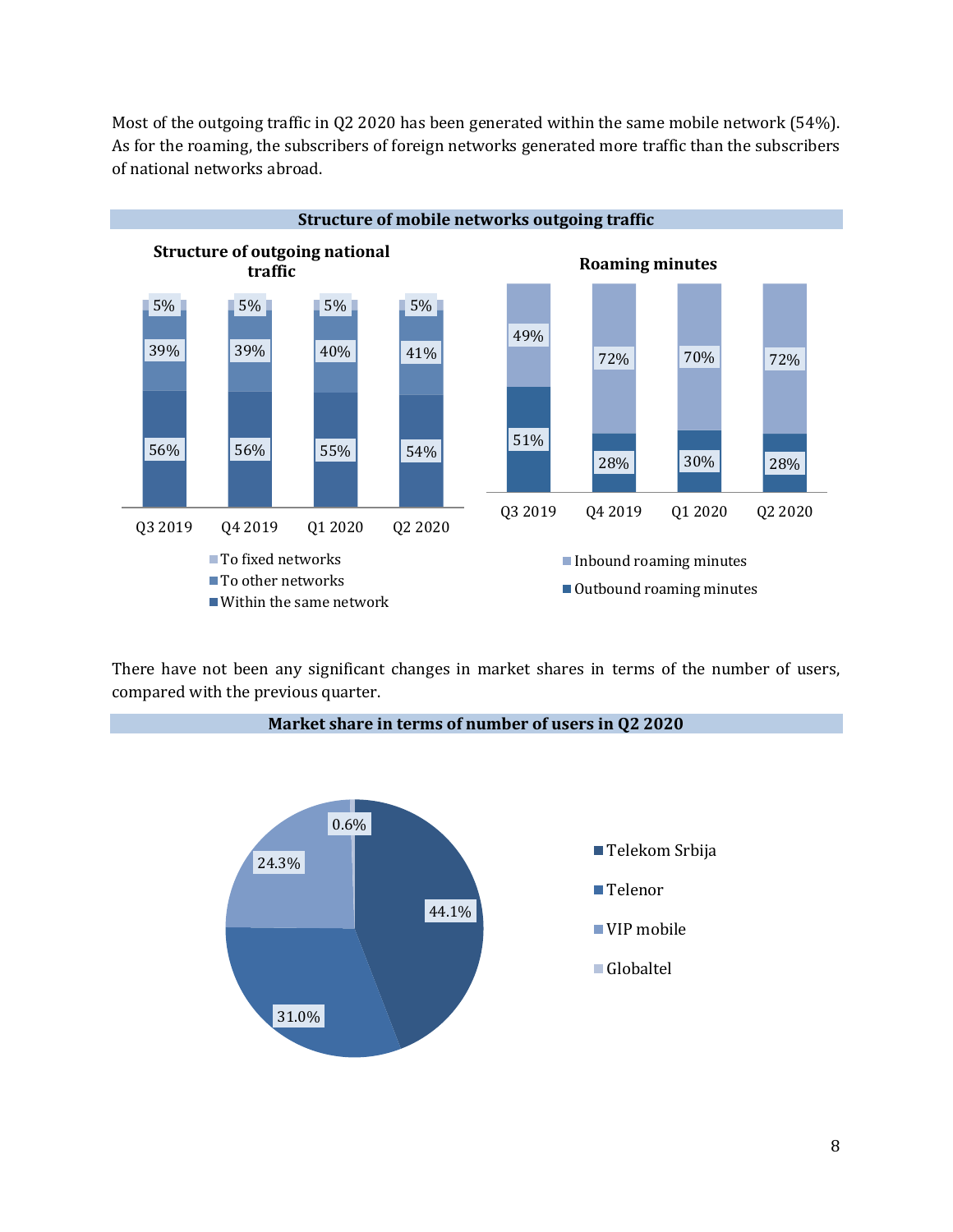Data transmission over mobile network has shown growth in the analyzed period, amounting to 109.5 million GB in Q2 2020, which means that a mobile broadband subscriber used on average 199 MB daily, or around 6 GB a month.



The number of mobile telephony number portings was almost 23 thousand in the second quarter of 2020, or around 7.7 thousand per month, representing an increase compared to the previous quarter.

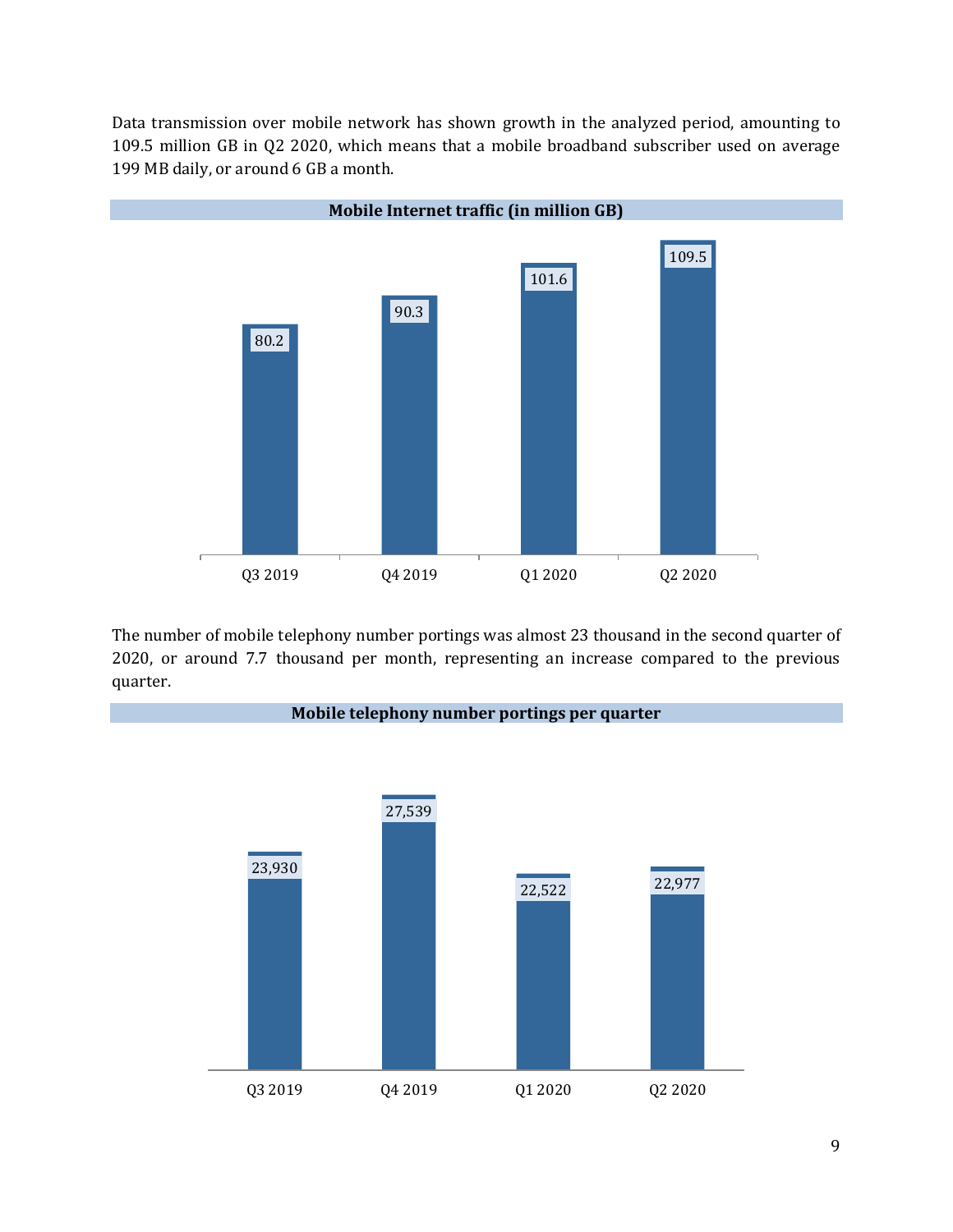### **Broadband Internet Access**

Compared to the previous quarter, the number of fixed broadband Internet access users in Q2 2020 slightly increased, amounting to approximately 1.66 million subscribers.



Most fixed broadband Internet subscribers have xDSL or cable access and their number has been marked by a slight drop in Q2 2020.

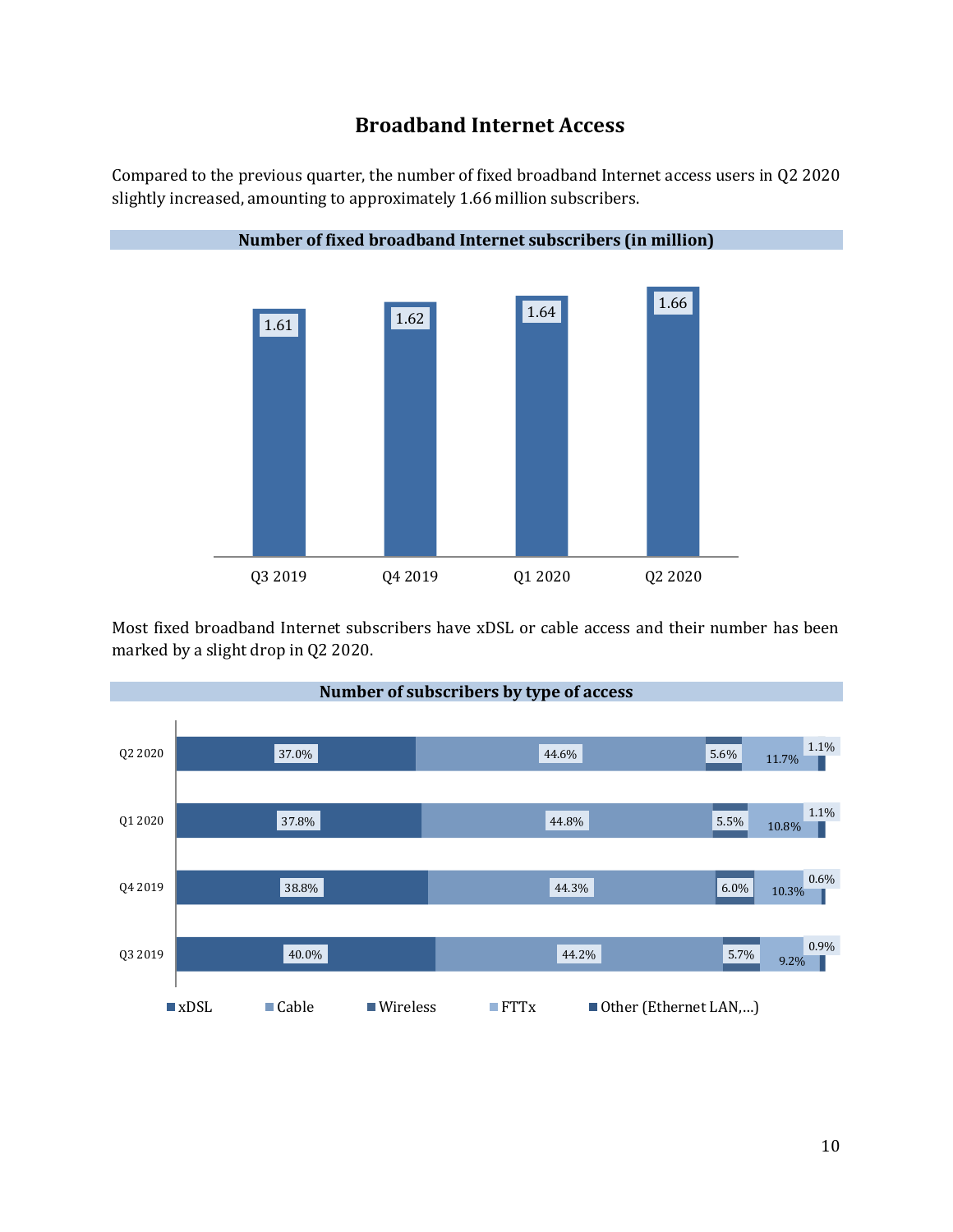In Q2 2020, the majority of subscribers used Internet access rate over 50 Mbit/s (around 49%) and between 10 Mbit/s to less than 30 Mbit/s (around 41%).



There have not been any significant changes in market shares in terms of the number of subscribers in Q2 2020, compared with the previous quarter.

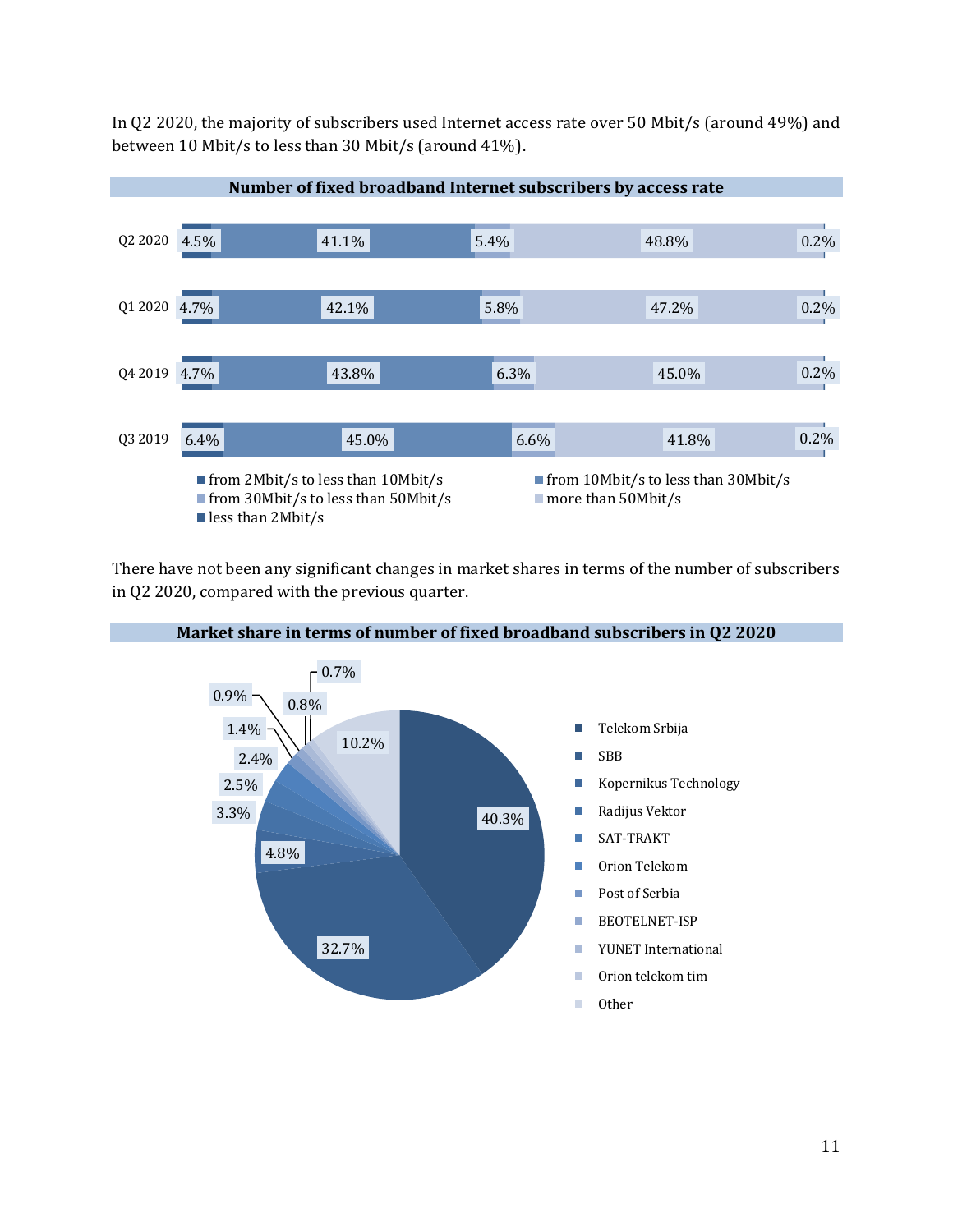The number of active mobile broadband subscribers in Q2 2020 has not significantly changed compared to the previous quarter and amounts to 6.21 million. The number of M2M subscriptions has, on the other hand, increased reaching 310 thousand in the second quarter.





*\*Active mobile broadband subscribers include subscribers of data transmission services contracted together with voice services, or as an additional package to the voice tariff plan, whereas subscribers of other data transmission services represent mobile broadband transfer users with single service agreement, separate from voice service (data card subscriptions, USB modem/dongle subscriptions, tablet subscriptions and similar).* 

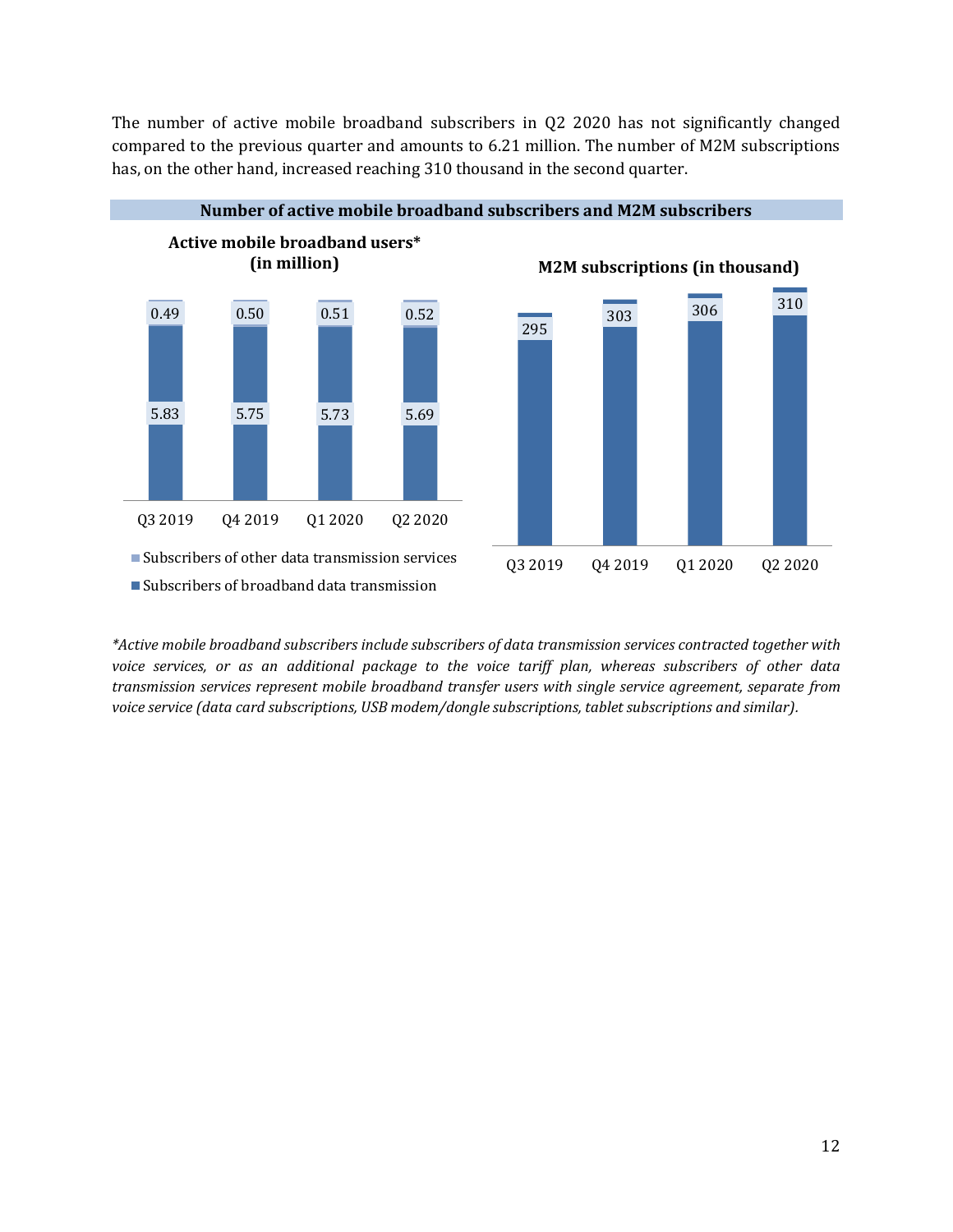#### **Media Content Distribution**

The number of media content distribution service subscribers in Q2 2020 has remained on the same level as in the previous period, amounting to approximately 2.01 million.



In Q2 2020, most subscribers used CATV distribution, either analogue or digital (around 58%). Both the numbers of IPTV and DTH subscribers have slightly increased, while wireless network and Internet media content distribution were the least used.



The number of met requests for additional services, such as video on demand (VoD), content recording, TV on mobile devices, playback etc, has increased in Q2 2020 compared to Q1 2020,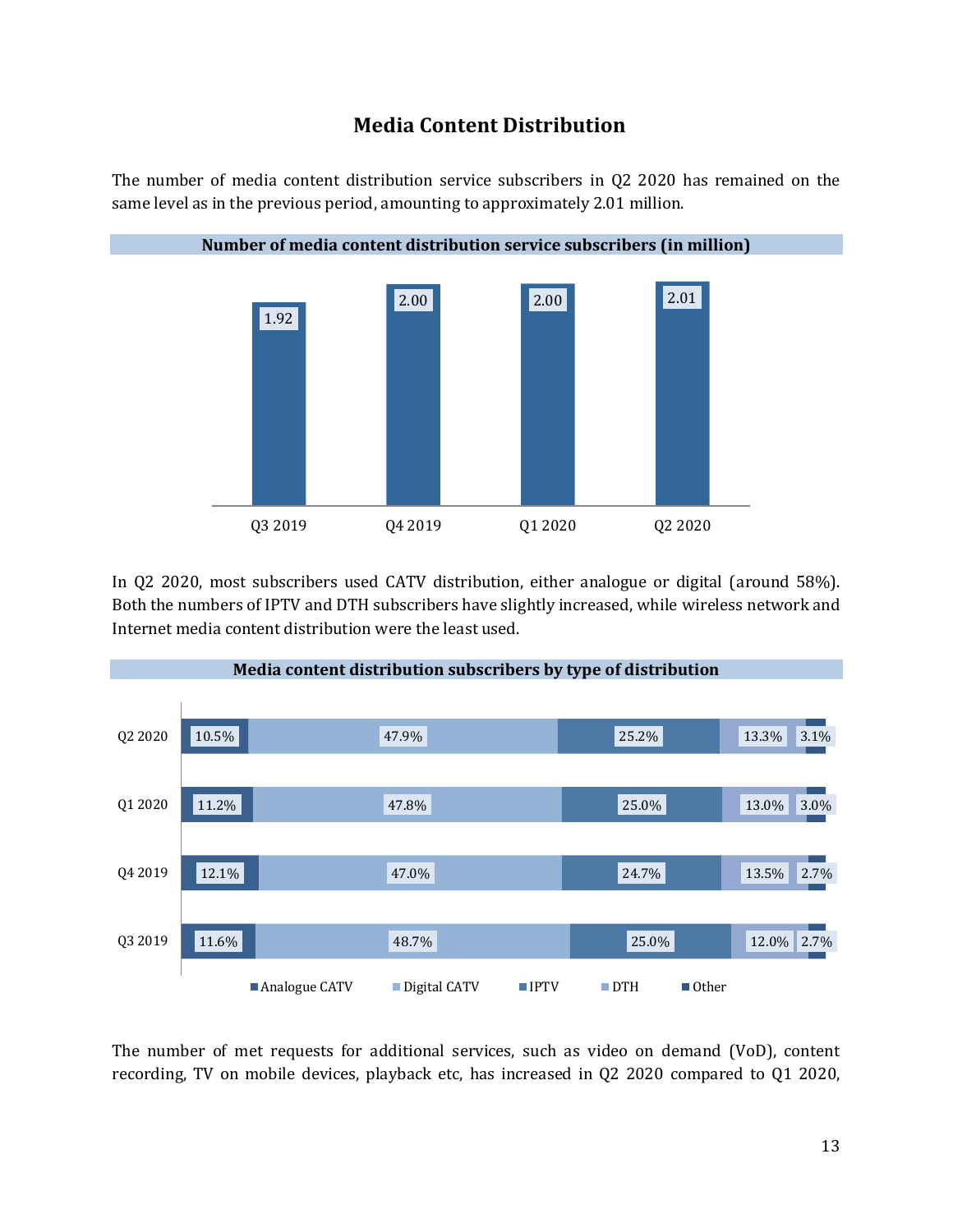amounting to approximately 552 million requests, or some 118 requests a month per user. The number of met VoD requests in Q2 2020 was around 13.4 million.



In Q2 2020, around 31% of media content distribution subscribers with the possibility to have additional channels, subscribed to such programmes.

There have not been any significant changes in market shares in terms of the number of subscribers in Q2 2020, compared with the previous quarter.

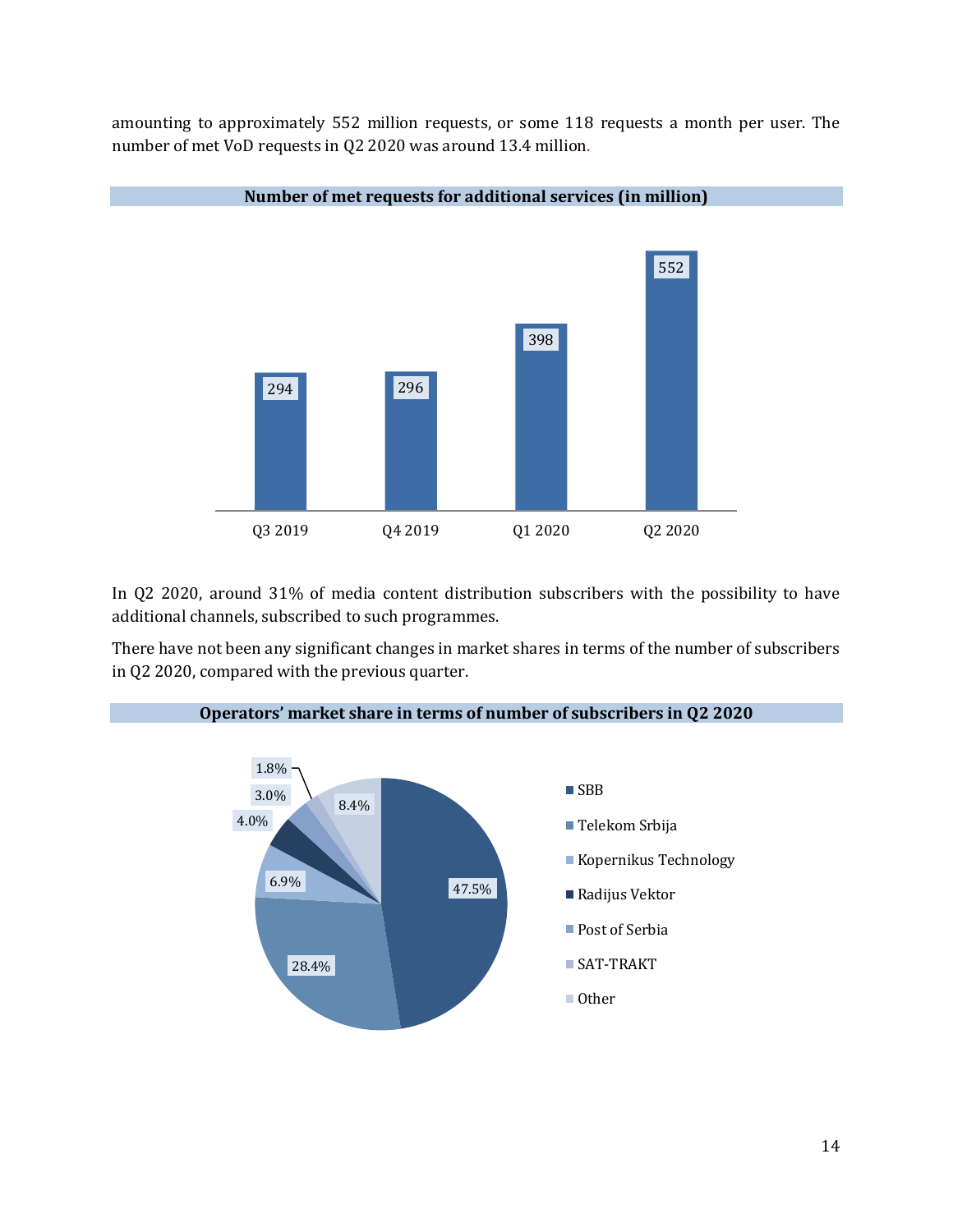#### **Bundled Services**

The number of bundled service subscribers in Q2 2020 has increased compared to the previous quarter, amounting to approximately 1.46 million. Packages offering three services were most used, whereas least used were packages with four services.



Of all bundled services offered by operators in Q2 2020, the most popular was the package with broadband Internet access, fixed telephony and TV, followed by a double-play offering broadband Internet access and TV, as well as the only available quad-play package including broadband Internet access, fixed telephony, TV and mobile telephony. These packages also have continued to have the highest subscriber growth rate in Q2 2020, with the quad-play service growing the fastest. A triple-play offering fixed and mobile telephony and TV, bundled service with fixed and mobile telephony, as well as a recently introduced package including mobile telephony and TV have had the lowest number of subscribers. The shares of different bundled services in terms of the number of subscribers are given below.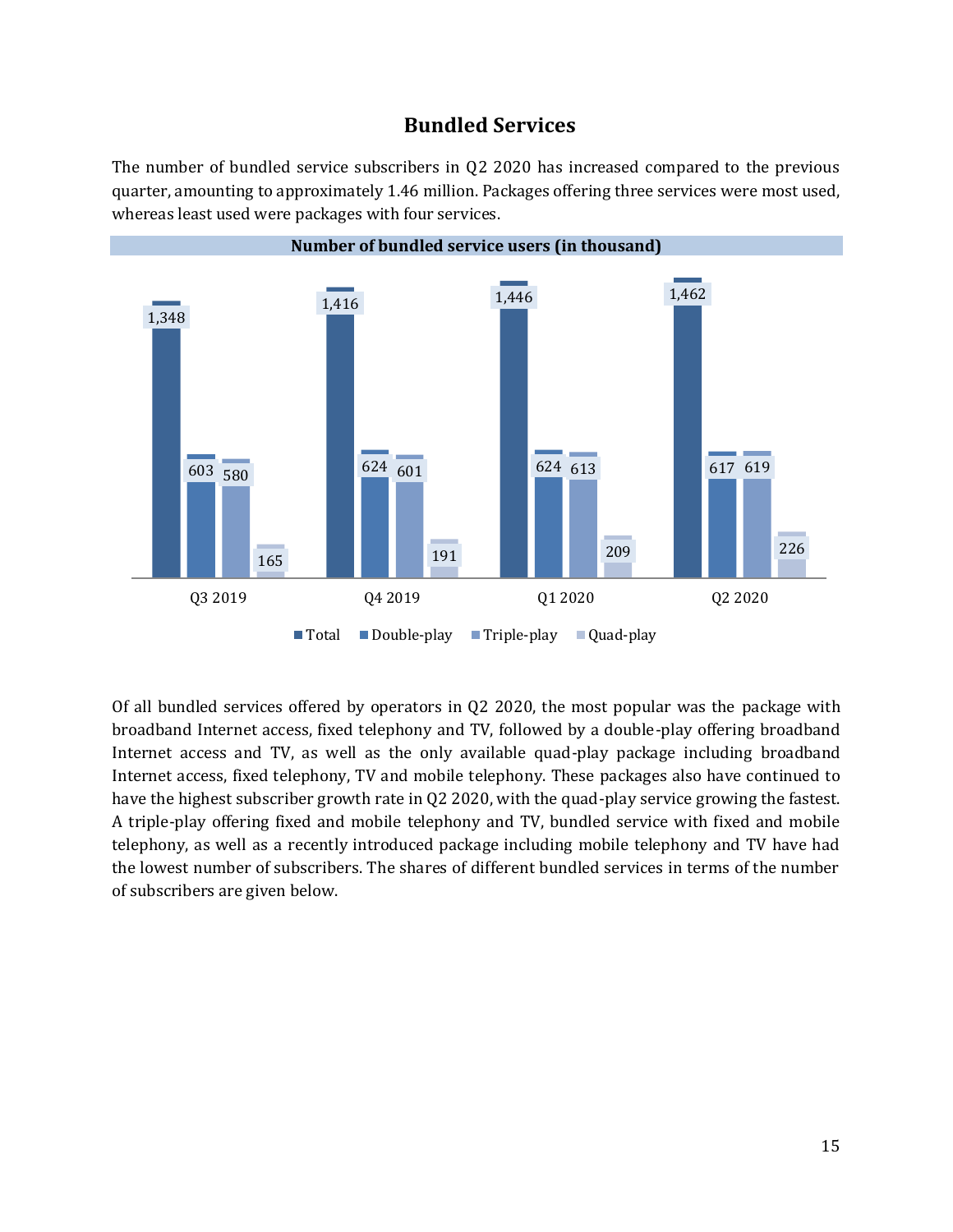

Changes in different packages' number of subscribers can be seen below.



Broadband Internet access is mostly purchased as a bundled service, whereas mobile telephony is generally purchased as a stand-alone service.